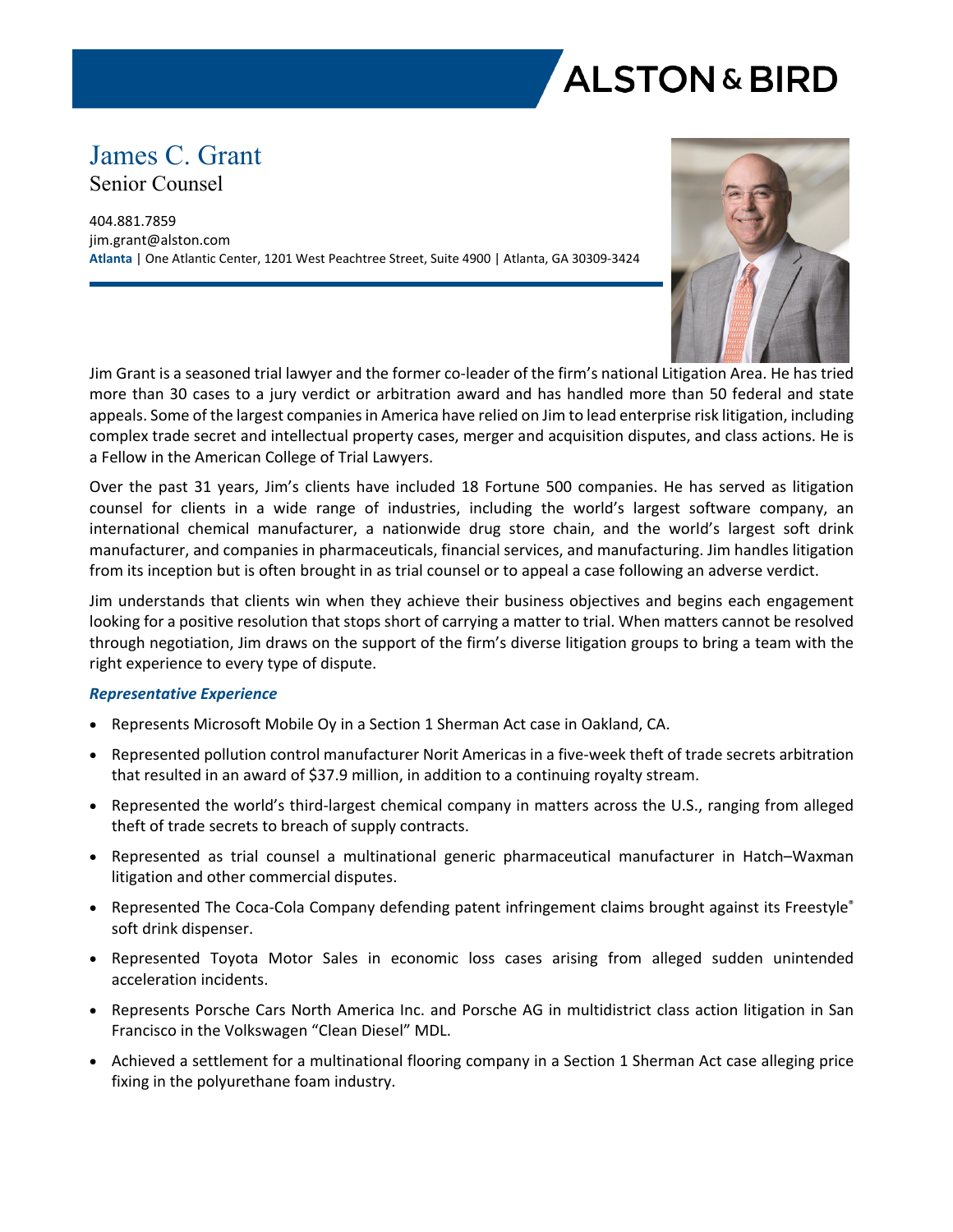

- Represented a client in the infant products industry as successor trial counsel in a design patent, Lanham Act, and contract action arising out of allegations of product copying. The case settled after verdict while on appeal.
- Represented a client in the oriented strand board industry as successor trial counsel in a price-fixing action. The case settled on the eve of trial.
- Represented Rite Aid Inc. as lead trial counsel in a putative class action seeking damages for alleged improper reproduction and transfer of pharmacy records. The matter settled on terms favorable to the client.
- Won reversal of a class certification order as successor appellate counsel for Rite Aid Inc.
- Represented as lead trial counsel the world's largest soft drink bottler in two lawsuits in disputes with more than 50 other bottlers concerning methods of distribution of products to mass merchandisers.
- Won a defense verdict for one of the nation's largest resellers of high-end computer servers in a case claiming libel, slander, tortious interference, and RICO claims arising out of alleged misrepresentations concerning computer servers recovered from near the World Trade Center disaster area.
- Negotiated settlements for a lease-finance company in two lawsuits seeking to recover on third-party guarantees of \$35 million in lease obligations of information technology equipment. The settlements came after the cases withstood summary judgment motions in federal courts.
- Represented a Fortune 50 company before the North Carolina Supreme Court in a defense of the constitutionality of the state's statutory punitive damages cap.
- Served as litigation counsel to the Enron Bankruptcy Examiner, handling all in-court appearances and leading the investigation into investment bank and law firm relationships with Enron.
- Achieved a favorable settlement as lead trial counsel in the breach of a multimillion-dollar take-or-pay contract.
- Won reversal of a class certification order as appellate counsel for a chiropractic clinic in a case alleging improper referrals to a personal injury law firm.

## *Professional & Community Engagement*

- American College of Trial Lawyers, Fellow
- State Bar of Georgia
- Atlanta Bar Association
- Jack & Jill Late Stage Cancer Foundation, Advisory Board
- Andrew P. Stewart Center, Advisory Board
- Make-A-Wish Foundation, former board member and chairman

#### *Accolades*

- *The Best Lawyers in America©*, 2000–2022
- BTI Client Service All-Star, Litigation, 2014
- *Chambers USA: America's Leading Lawyers for Business*, Litigation: General Commercial, 2008–2022
- Martindale-Hubbell, Georgia's Top Rated Lawyers, 2015